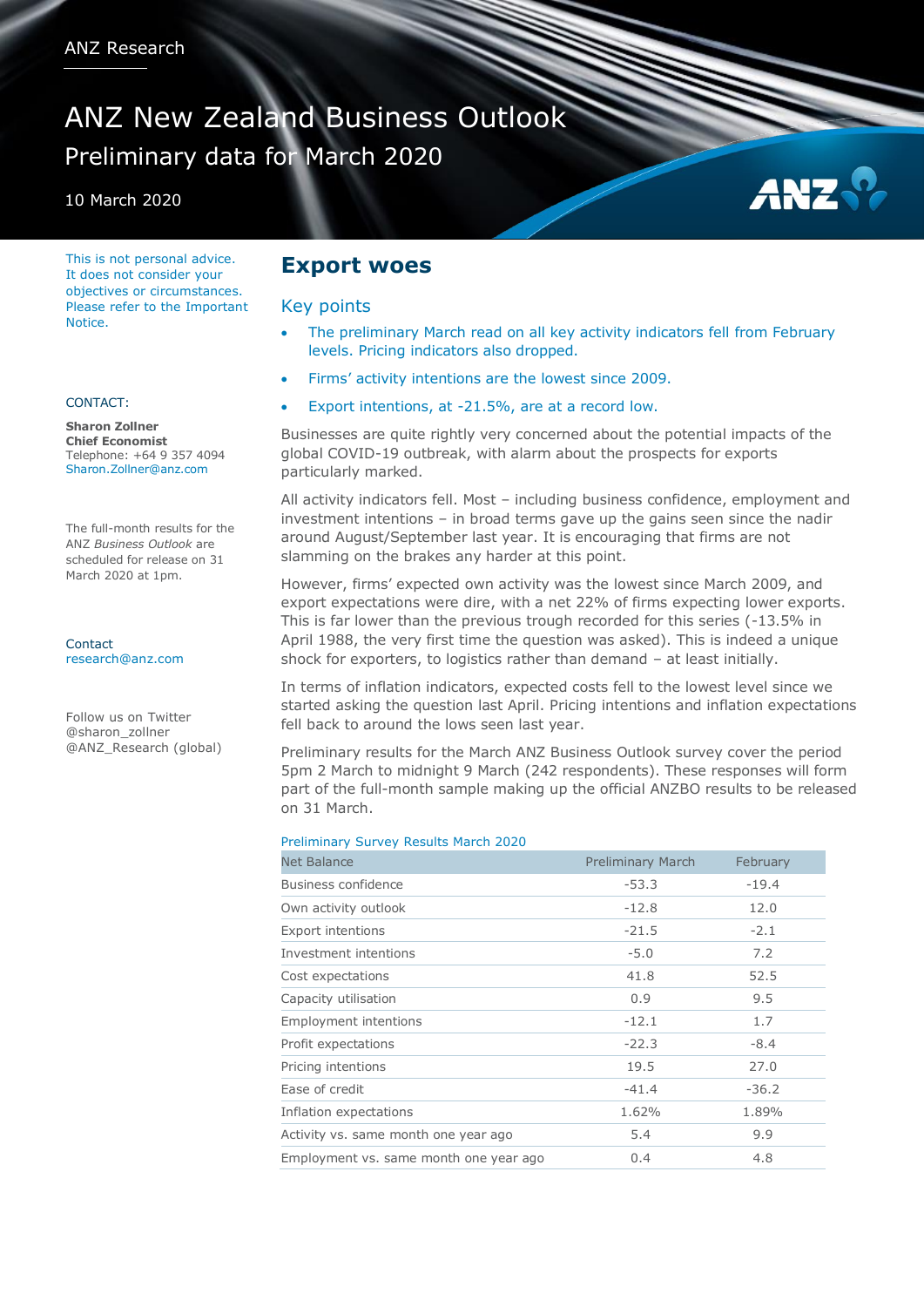





Source: ANZ, Statistics NZ









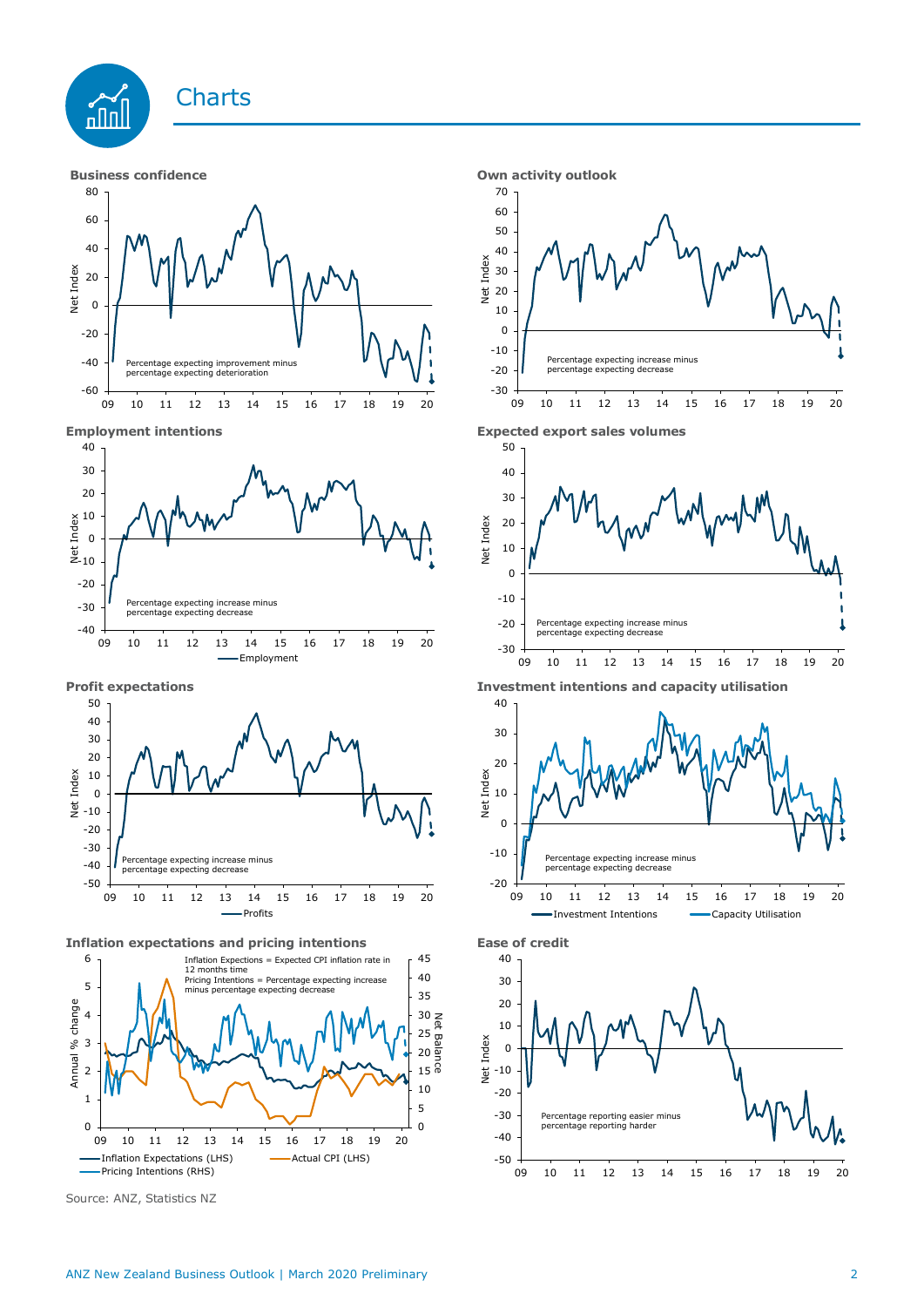Important notice



**This document is intended for ANZ's Institutional, Markets and Private Banking clients. It should not be forwarded, copied or distributed. The information in this document is general in nature, and does not constitute personal financial product advice or take into account your objectives, financial situation or needs.** 

This document may be restricted by law in certain jurisdictions. Persons who receive this document must inform themselves about and observe all relevant restrictions.

**Disclaimer for all jurisdictions:** This document is prepared and distributed in your country/region by either: Australia and New Zealand Banking Group Limited (ABN11 005 357 522) (**ANZ**); or its relevant subsidiary or branch (each, an **Affiliate**), as appropriate or as set out below.

This document is distributed on the basis that it is only for the information of the specified recipient or permitted user of the relevant website (**recipients**).

This document is solely for informational purposes and nothing contained within is intended to be an invitation, solicitation or offer by ANZ to sell, or buy, receive or provide any product or service, or to participate in a particular trading strategy.

Distribution of this document to you is only as may be permissible by the laws of your jurisdiction, and is not directed to or intended for distribution or use by recipients resident or located in jurisdictions where its use or distribution would be contrary to those laws or regulations, or in jurisdictions where ANZ would be subject to additional licensing or registration requirements. Further, the products and services mentioned in this document may not be available in all countries.

ANZ in no way provides any financial, legal, taxation or investment advice to you in connection with any product or service discussed in this document. Before making any investment decision, recipients should seek independent financial, legal, tax and other relevant advice having regard to their particular circumstances.

Whilst care has been taken in the preparation of this document and the information contained within is believed to be accurate, ANZ does not represent or warrant the accuracy or completeness of the information Further, ANZ does not accept any responsibility to inform you of any matter that subsequently comes to its notice, which may affect the accuracy of the information in this document.

Preparation of this document and the opinions expressed in it may involve material elements of subjective judgement and analysis. Unless specifically stated otherwise: they are current on the date of this document and are subject to change without notice; and, all price information is indicative only. Any opinions expressed in this document are subject to change at any time without notice.

ANZ does not guarantee the performance of any product mentioned in this document. All investments entail a risk and may result in both profits and losses. Past performance is not necessarily an indicator of future performance. The products and services described in this document may not be suitable for all investors, and transacting in these products or services may be considered risky.

ANZ expressly disclaims any responsibility and shall not be liable for any loss, damage, claim, liability, proceedings, cost or expense (Liability) arising directly or indirectly and whether in tort (including negligence), contract, equity or otherwise out of or in connection with this document to the extent permissible under relevant law. Please note, the contents of this document have not been reviewed by any regulatory body or authority in any jurisdiction.

ANZ and its Affiliates may have an interest in the subject matter of this document. They may receive fees from customers for dealing in the products or services described in this document, and their staff and introducers of business may share in such fees or remuneration that may be influenced by total sales, at all times received and/or apportioned in accordance with local regulatory requirements. Further, they or their customers may have or have had interests or long or short positions in the products or services described in this document, and may at any time make purchases and/or sales in them as principal or agent, as well as act (or have acted) as a market maker in such products. This document is published in accordance with ANZ's policies on conflicts of interest and ANZ maintains appropriate information barriers to control the flow of information between businesses within it and its Affiliates.

Your ANZ point of contact can assist with any questions about this document including for further information on these disclosures of interest.

**Country/region specific information:** Unless stated otherwise, this document is distributed by Australia and New Zealand Banking Group Limited (**ANZ**).

Australia. ANZ holds an Australian Financial Services licence no. 234527. For a copy of ANZ's Financial Services Guide please [click here](http://www.anz.com/documents/AU/aboutANZ/FinancialServicesGuide.pdf) or request from your ANZ point of contact.

**Brazil, Brunei, India, Japan, Kuwait, Malaysia, Switzerland, Taiwan.** This document is distributed in each of these jurisdictions by ANZ on a cross-border basis.

**European Economic Area (EEA):** *United Kingdom.* ANZ is authorised in the United Kingdom by the Prudential Regulation Authority (**PRA**) and is subject to regulation by the Financial Conduct Authority (**FCA**) and limited regulation by the PRA. Details about the extent of our regulation by the PRA are available from us on request. This document is distributed in the United Kingdom by Australia and New Zealand Banking Group Limited ANZ solely for the information of persons who would come within the FCA definition of "eligible counterparty" or "professional client". It is not intended for and must not be distributed to any person who would come within the FCA definition of "retail client". Nothing here excludes or restricts any duty or liability to a customer which ANZ may have under the UK Financial Services and Markets Act 2000 or under the regulatory system as defined in the Rules of the Prudential Regulation Authority (**PRA**) and the FCA. ANZ is authorised in the United Kingdom by the PRA and is subject to regulation by the FCA and limited regulation by the PRA. Details about the extent of our regulation by the PRA are available from us on request.

Fiji. For Fiji regulatory purposes, this document and any views and recommendations are not to be deemed as investment advice. Fiji investors must seek licensed professional advice should they wish to make any investment in relation to this document.

**Hong Kong.** This publication is issued or distributed in Hong Kong by the Hong Kong branch of ANZ, which is registered at the Hong Kong Monetary Authority to conduct Type 1 (dealing in securities), Type 4 (advising on securities) and Type 6 (advising on corporate finance) regulated activities. The contents of this publication have not been reviewed by any regulatory authority in Hong Kong.

**India.** If this document is received in India, only you (the specified recipient) may print it provided that before doing so, you specify on it your name and place of printing.

**Myanmar.** This publication is intended to be general and part of ANZ's customer service and marketing activities when implementing its functions as a licensed bank. This publication is not Securities Investment Advice (as that term is defined in the Myanmar Securities Transaction Law 2013).

**New Zealand.** This document is intended to be of a general nature, does not take into account your financial situation or goals, and is not a personalised adviser service under the Financial Advisers Act 2008 (**FAA**).